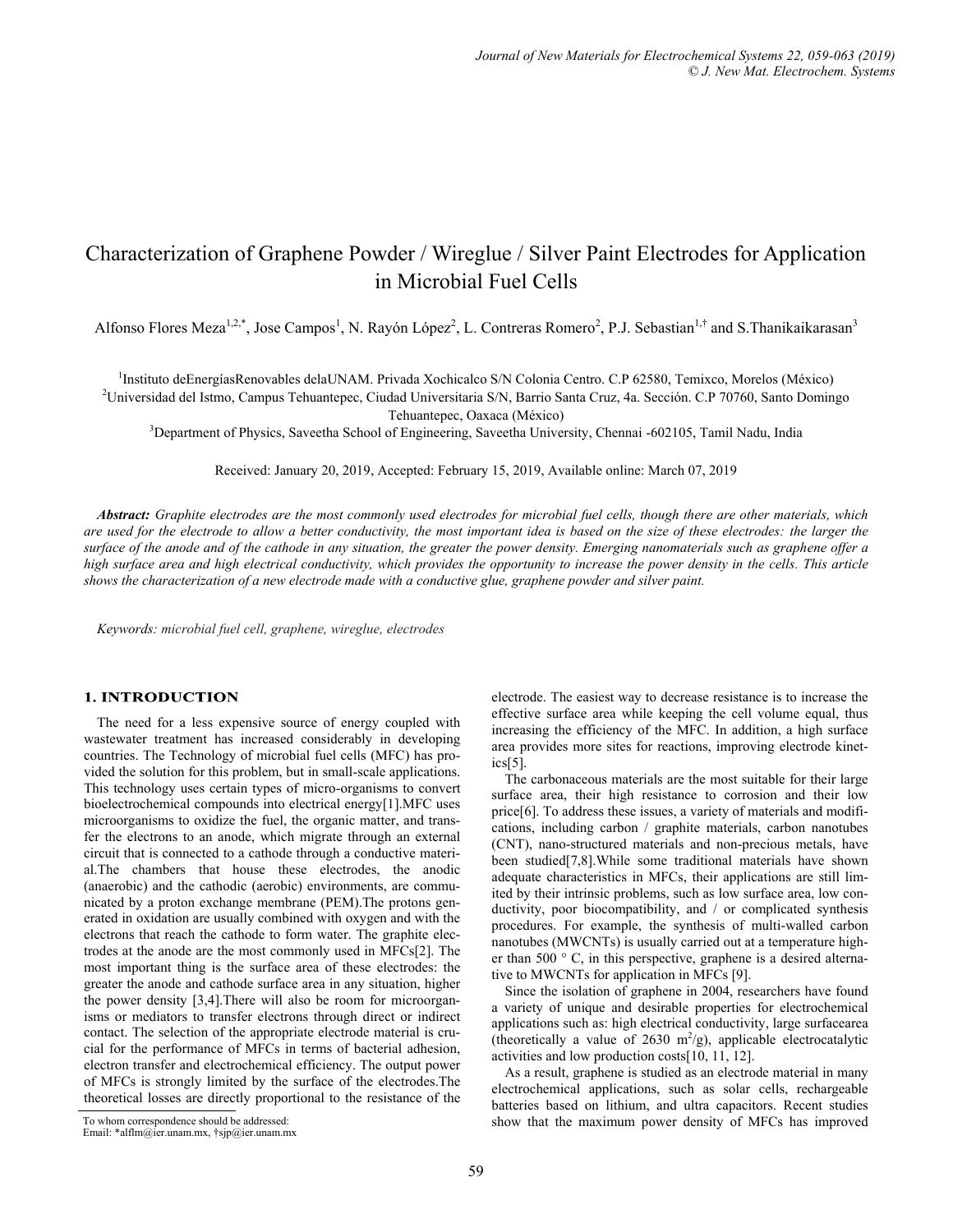significantly through the use of graphene as the catalyst support[13, 14].However, the development of electrodes with graphene uses elaborate techniques, so in the present work it is use a conductive glue based on carbon and water called WireglueTM Anders Products (USA), which allows to fix the graphene to the carbonaceous support simply by contact with the glue, making the elaboration easier and less expensive. In general, anodic materials are expected to have the following properties: high electrical conductivity, biocompatibility, chemical and corrosion stability, large surface area, mechanical strength and adequate hardness[15]. In the present work, the characterization of an electrode formed with graphene powder/ conductive glue / silver paint was carried out in order to verify compliance with the aforementioned characteristics.

## 2. EXPERIMENTAL

WireglueTM (conductive adhesive carbon-based and water) Anders Products (USA) and Dupont Silver paint was acquired. The graphene powder acquired in ID-nano Research and development of nanomaterials S.A de C.V was characterized by scanning electron microscopy (SEM) in a Hitachi S5500 FE-SEM / EDS device. The specific surface area was obtained by  $N_2$  adsorption / desorption measurements, the surface area analyzer and NOVA 2200e pore size analyzer from Quantachrome instruments was used. The X-ray diffraction analysis was carried out with a diffractometer-RigakuUltima IV.

For the conductivity measurements, a Keithley 230 programmable voltage source was used, to measure the current a Keithley 619 equipment coupled to a triaxial cable measurement chamber and a computer to automate the measurements with the GPIB interface. A program was developed in Pascal for the acquisition and processing of data for the Ohm method. For the Kelvin method a Keithley 2400 current-voltage measuring source was used, the thickness measurement was done with a micrometer.

The conductive glue was measured as received, dispersing it in Corning glass (2.4 cm long, 2.5 cm wide). To make a good ohmic contact, silver paint was applied on the ends of the dispersed glue, then a heat treatment of 80°C was applied for half an hour.The resistance was determined by the Ohm method.A 1:1 wireglue / silver paint composite was prepared. Given the low resistance of the formed mixture Kelvin method for determining the conductivity was used.An electrode was developed without graphene which is a glass tube of 5mm inside diameter where the wireglue / silver support is inserted connecting it internally to a copper wire for its connection to the circuit, the glass tube avoids the contact of the copper with the solutions to be used, then 5mg of graphene powder was added to the support at the end of the tube, and then taken to oven drying at 100 °C for 20 min.

For the electrochemical stability analysis, a potentiostat / galvanostat AUTOLAB PGSTAT302N and an electrochemical cell formed of three electrodes were used: working electrode, reference electrode (Ag/AgCl /KClsaturated) and auxiliary electrode (graphite rod). The reversible reaction of Potassium Ferrocyanide (see electrochemical equation 1) in aqueous solution of potassium chloride was carriedout (10 mMK<sub>3</sub>[Fe(CN)<sub>6</sub>], 1M KCl), by cyclic voltammetry. The sweep starts in the negative direction with respect to the OCP(0.33 V vs. Ag/AgCl /KCl saturated).

$$
K_3[Fe(CN)_6] + K^+ + 1e^- \leftrightarrow K_4[Fe(CN)_6] \quad (1)
$$

To determine the electroactive area it was necessary to first determine potassium ferrocyanide diffusion coefficient (1X10-6 mol/cm3) by using an electrochemical cell built out of three electrodes: working electrode (platinum/0.031416 cm2 area), reference





Figure 1. SEM micrograph of graphene powder

electrode (saturated Ag/AgCl /KCl) and an auxiliary electrode (graphite rod). First a cyclic voltammetry was performed in a potential window of -0.3 to 0.9 V starting at the open circuit potential. Then a chronoamperometry was done as follows: 5s with open circuit potential, 30s for oxidation starting at 0.3V and 30s for reduction starting at -0.3V. This was repeated by working electrode (graphene/wireglue/silver paint), reference electrode (saturated Ag/AgCl /KCl) and auxiliary electrode (graphite rod). For the electrochemical determination reversible reaction of potassium ferrocyanide and a solution of potassium chloride was used (supporting electrolyte).It was used Cottrell equation that describes the case for a planar electrode.

$$
i = \frac{nFAc\sqrt{D}}{\sqrt{\pi t}}\tag{2}
$$

where, i is the current in amperes (A), n the number of electrons (to reduce/oxidize one molecule of analyte ), F the [Faraday con](https://en.wikipedia.org/wiki/Faraday_constant)[stant,](https://en.wikipedia.org/wiki/Faraday_constant) 96,485 C/mol, A the area of the (planar) electrode in  $cm<sup>2</sup>$ , c the initial concentration of the reducible analyte in mol/cm<sup>3</sup>, D the [diffusion coefficient](https://en.wikipedia.org/wiki/Fick%27s_law_of_diffusion) in  $cm^2/s$  and t the time in s.

Experiment was also carried out to determine the polarization curve, which allows defining the performance of the cell with the use of an anode formed by a wireglue / silver paint / graphene powder composite of 5mm diameter (1.963 x 10-5 m2).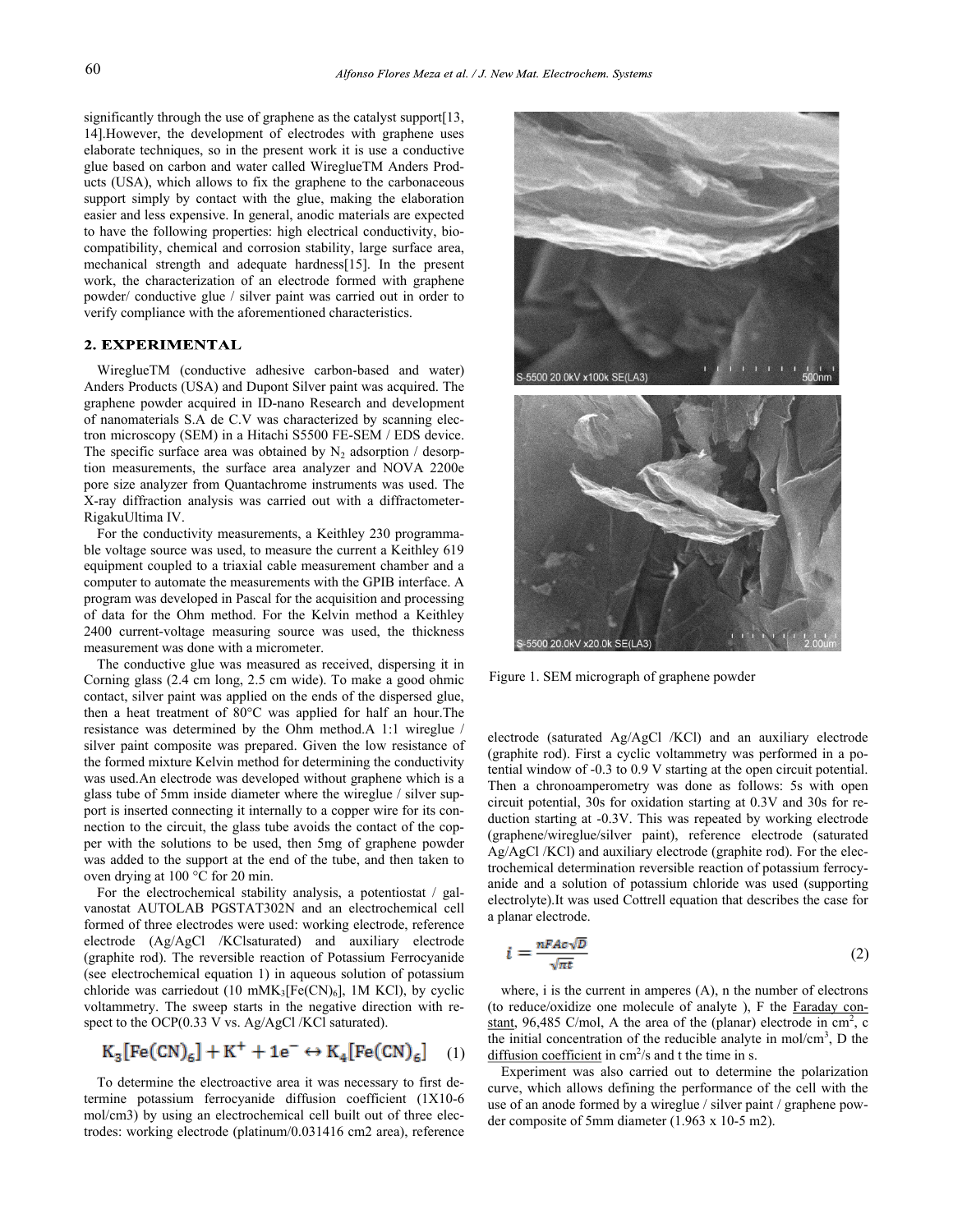

Figure 2. Adsorption / desorptionisotherm

The substrate source was synthetic wastewater whose carbon source was reactive grade glucose. The synthetic wastewater had a pH between 6 and 6.5, and the following composition (per liter):

4g glucose; 310mg NH4Cl; 130mg KCl; 4,97g NaH2PO4; y 2,75g Na2HPO4H2O [16].

The inoculation of the graphene powder/ wireglue/silver paint electrode was carried out using a passive technique introducing the anode with synthetic waste water and anaerobic sludge in solution for 10 days in the absence of oxygen, then a microbial fuel cell was started up, synthetic waste water described above was used as an anolyte and the electrode was introduced with the biofilm formed. It was bubbled with  $N_2$  to displace the  $O_2$  present prior to the anode closure. A graphite bar was used as the cathode. To perform the polarization curve, it was allowed to operate open circuit for 2 days to allow the acclimatization of the microorganisms. The curves were plotted with the obtained measurements of potential difference with a DUINOMITE card and an elaborate program allows to take measurements every 30 seconds by reading 200 times and delivering the average of these 200 measurements. The voltages registered every 2 minutes were plotted when the external resistance was varied from 5000  $\Omega$  to 3700 $\Omega$ , passing through several intermediate external resistances.

#### **3. RESULTS AND DISCUSSIONS**

#### 3.1. Characterization of graphene

The graphene was characterized by the following elemental analysis by energy dispersive X-ray (EDX):

Graphene powder is often mixed with other materials to form composites. Figure 1 shows the SEM micrograph of powdered graphene, the leaf-like structure was observed with an approximate size of 1μm width. Average graphene leaf aggregates are known as what is called multilayer graphene, this is due to the reduction method in graphene formation. Graphene powder has ease, speed of application, reduced weight  $(0.005 \text{ g/cm}^3)$  and its high adherence due to its sandy surface. Li Xiao [17] called crumpled grafene to this sheets; the crumpled particles are remarkably aggregationresistant in both solution and solid state and have amuch more sta-



Figure 3. Diffractogram of graphene powder



Figure 4. Equipment for the determination of resistivities by Ohm procedure.

ble consistently higher surface area.

The analysis of the specific surface area was performed in a bath of liquid nitrogen and gaseous nitrogen (Ultra high purity 99.999% INFRA) as adsorbate, previously the samples were degassed at 120 ° C for 16 hours. The results are shown in figure 2.

The measurement of adsorption / desorption of nitrogen presents a V-type isotherm. According to the classification of the IUPAC 2015 [18], it presents a phenomenon of hysteresis at high pressures P/Po, which indicates a mesoporous structure of graphene. The specific surface area obtained with the BET equation is 910.482  $\text{m}^2/\text{g}$  and with the equation BJH it is 432.38 m<sup>2</sup>/g.

X-ray diffraction analyses were performed, obtaining a trigonal crystalline system with a crystal size of 3 nm at 26.03 ̊ (2θ) (see Figure 3) corresponding to a spacingof 3.38 Åthat can be attributed to the high degree of exfoliation.

This analysis is important since it is expected that in the diffractogram a peak between 10 and  $20^{\circ}$  will not appear in 2 $\theta$ , this would indicate the presence of graphene oxide due to incomplete reduc-

Table 1. Graphene chemical composition

| CHEMICAL ELEMENT | WEIGHT % | $ATOMIC\%$ |
|------------------|----------|------------|
| C (K             | ດ        |            |
|                  |          |            |
| ັ                |          |            |

Table 2. Sample data

| Sample | Resistance | Resistivity | Conductivity |  |
|--------|------------|-------------|--------------|--|
|        |            | 'ohm m)     | ohm<br>m     |  |
|        | 567.8205   |             |              |  |
|        | ).0039     | 0.000645    | 1550.38759   |  |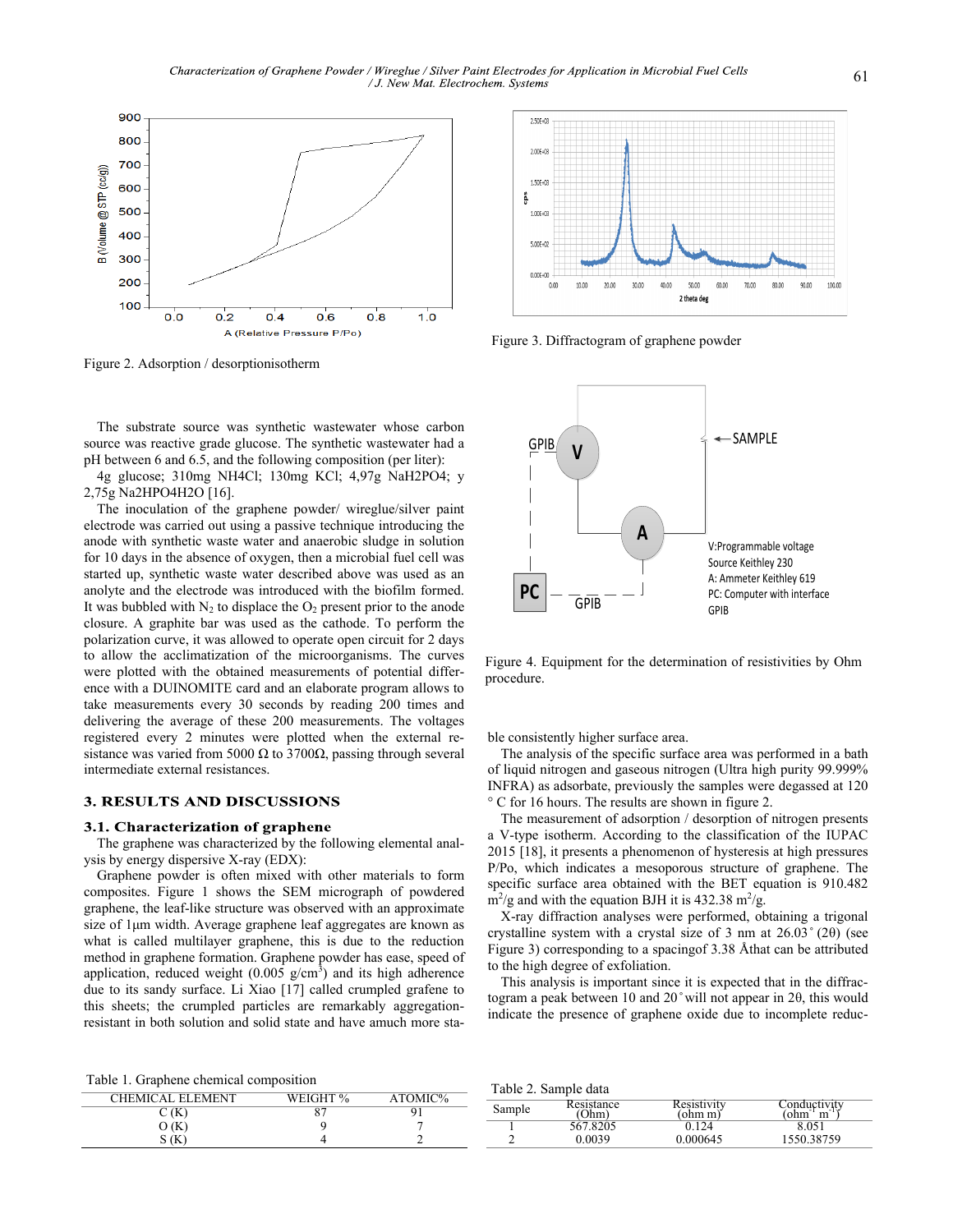

Figure 5. Voltammetrogram of the pair  $[Fe(CN_6^3)]/[Fe(CN_6^4)]$ with wireglue working electrode / silver paint.



Figure 6. Voltammetrogram of the pair  $[Fe(CN_6^3)]/[Fe(CN_6^4)]$ with wireglue working electrode / silver paint / graphene.

tion. Graphite has a characteristic peak in 26.37 ̊, when the XRD of graphene approaches that of graphite, it means that it is structurally ordered and is approaching its structures.

#### 3.2. Conductivity of glue and composite

Figure 4 shows the diagram of the experimental assembly for the measurement of conductivity by the Ohm method.

Table 2 shows the details of the experiments (test piece 1 conductive glue, test piece 2 composite glue / silver paint).

It can be seen in table 2 that the conductivity of wireglue glue was improved with silver paint, forming a stable composition, to which graphene was added, which will be responsible for housing the microorganisms to be used in the cell microbial.

Table 3. Results obtained

| Data |               |
|------|---------------|
| n    | 1.0000000     |
| F    | 96484.5561000 |
| А    | 0.3555720     |
| D    | 0.0003634     |
| c    | 0.0000010     |
|      |               |



Figure 7. Data fitted to the Cottrell equation



Figure 8. Design of the microbial fuel cell

## 3.3. Electrochemical Stability Analysis

Figures 5 and 6 show the voltammograms obtained at a scanning speed of 0.1V/s., both for the support and for the electrode with graphene. You can observe a faradaic behavior (load transfer) where the oxidation and reduction peaks are clearly shown, which indicates that the support is suitable for its use, complementing the conductivity analysis performed by the Kelvin method.

When performing the measurements, the open-circuit potential (OCP) was determined, from which voltammetry was initiated. These values are found in the corresponding graphs.

A shift in the reduction potential of - 0.1 to - 0.06 and another of 0.2394 to 0.2375 in the anodic peak were obtained. But in the same way the response to the ferrocyanide electrochemical reaction is well defined, concluding that the electrode is apt to continue with the tests and verify its proper behavior as an anode in a microbial fuel cell.